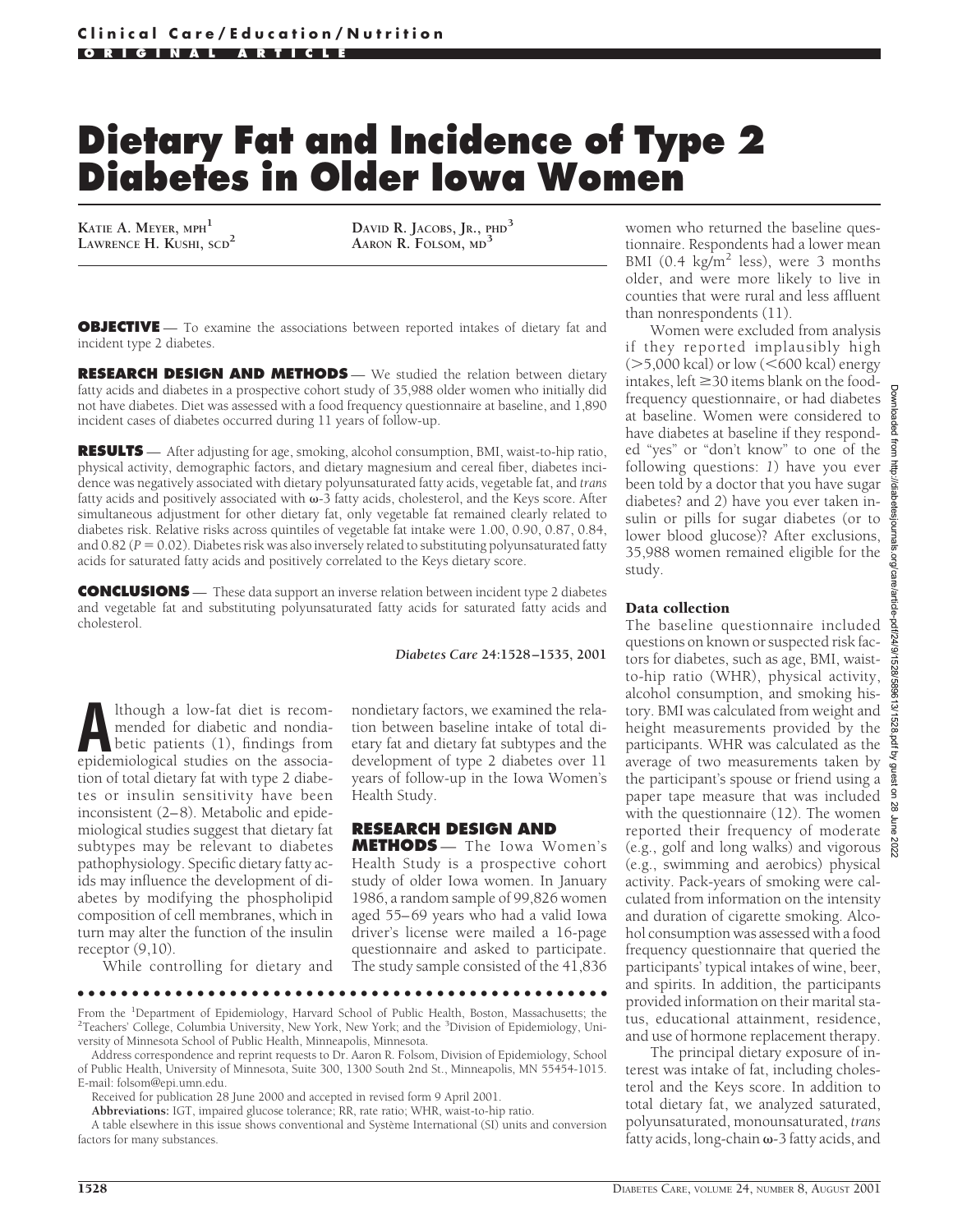| Table 1—Distribution of baseline risk factors for diabetes according to energy-adjusted* dietary fat intake among 35,988 Iowa women, 1986–1997 |      |                      |              |                             |                                     |                      |              |                                     |                                         |                                      |                                |                              |                                |                            |                                                                          |                                                                              |                                                                           |                         |
|------------------------------------------------------------------------------------------------------------------------------------------------|------|----------------------|--------------|-----------------------------|-------------------------------------|----------------------|--------------|-------------------------------------|-----------------------------------------|--------------------------------------|--------------------------------|------------------------------|--------------------------------|----------------------------|--------------------------------------------------------------------------|------------------------------------------------------------------------------|---------------------------------------------------------------------------|-------------------------|
|                                                                                                                                                |      | Total fat            |              | fatty acids<br>Saturated    | unsaturated<br>fatty acids<br>Poly- |                      |              | unsaturated<br>fatty acids<br>Mono- | ω-3 fatty acids<br>Long-chain           |                                      | Trans fatty                    | acids                        | Cholesterol                    |                            | Animal fat                                                               |                                                                              | Vegetable fat                                                             |                         |
| Quintiles of intake:                                                                                                                           |      | 5                    |              | $\mathfrak{t}$              |                                     | 5                    |              | 5                                   |                                         | 5                                    |                                | 5                            |                                | 5                          |                                                                          | 5                                                                            |                                                                           | 5                       |
| Mean                                                                                                                                           |      |                      |              |                             |                                     |                      |              |                                     |                                         |                                      |                                |                              |                                |                            |                                                                          |                                                                              |                                                                           |                         |
| BMI (kg/m <sup>-</sup> )<br>Age (years)                                                                                                        | 61.9 | 61.1<br>26.2 27.2    | 61.9<br>26.1 | 27.0<br>$61.1\,$            | 26.6<br>61.6                        | 26.9<br>61.5         | 61.8<br>26.2 | 61.1                                | 61.6<br>26.4                            | 61.4<br>27.4                         | 61.6<br>26.4                   | 26.8<br>61.6                 | 62.0<br>25.9                   | 27.7<br>61.1               | 61.9<br>26.0                                                             | 61.0<br>27.3                                                                 | 26.9<br>61.5                                                              | 26.6<br>61.5            |
| WHR                                                                                                                                            |      | 0.830 0.840 0.829    |              | 0.839                       | 0.836                               | 0.834                | 0.830        | 0.840                               | 0.837                                   | 0.833                                | 0.830                          | 0.838                        | 0.831                          | 0.841                      | 0.829                                                                    | 0.840                                                                        | 0.837                                                                     | 0.834                   |
| Percent                                                                                                                                        |      |                      |              |                             |                                     |                      |              |                                     |                                         |                                      |                                |                              |                                |                            |                                                                          |                                                                              |                                                                           |                         |
| Never drinker                                                                                                                                  | 49.2 |                      | 48.2         |                             |                                     |                      |              |                                     |                                         |                                      |                                |                              |                                |                            |                                                                          |                                                                              |                                                                           |                         |
| High-school graduate                                                                                                                           | 83.3 | 57.8<br>79.9<br>18.6 | 83.5         | 573<br>78.0<br>19.1<br>64.3 | 53.5<br>58.75.6<br>58.75.6          | 51.6<br>83.3<br>16.2 |              | 58.7<br>80.0<br>17.3<br>19.7        | 592562<br>592562                        | $49.0$<br>$84.0$<br>$84.2$<br>$14.2$ | $774918$<br>$74918$<br>$75910$ | 59.3<br>80.3<br>16.1<br>16.1 | $7702158$<br>$727158$<br>$758$ | 55.0<br>59.07.13<br>59.115 | 50.50.6<br>50.50.60<br>50.70.71                                          | 9<br>9<br>9<br>9<br>9<br>9<br>9<br>9<br>9<br>9<br>9<br>9<br>9<br>9<br>9<br>9 | 51.78215.79                                                               | 54.3<br>83.1.48<br>59.2 |
| High physical activity                                                                                                                         | 33.8 |                      | 33.0         |                             |                                     |                      |              |                                     |                                         |                                      |                                |                              |                                |                            |                                                                          |                                                                              |                                                                           |                         |
| Current smoker                                                                                                                                 | 12.9 | 20.4                 | 13.0         |                             |                                     |                      |              |                                     |                                         |                                      |                                |                              |                                |                            |                                                                          |                                                                              |                                                                           |                         |
| Never used hormone                                                                                                                             | 60.2 | 63.1                 | 58.6         |                             |                                     | 59.1                 |              | 63.8                                |                                         | 59.7                                 |                                | 63.4                         |                                |                            | 58.2                                                                     |                                                                              | 63.5                                                                      |                         |
| replacement therapy                                                                                                                            |      |                      |              |                             |                                     |                      |              |                                     |                                         |                                      |                                |                              |                                |                            |                                                                          |                                                                              |                                                                           |                         |
| Currently married                                                                                                                              | 74.4 | 81.0                 | 75.2         | 80.2<br>28.9                |                                     | 77.4<br>36.9         | 74.5<br>39.3 | 81.7                                | 78.5<br>30.2                            | 75.8<br>37.6                         | 76.6<br>39.1                   | 77.2<br>31.3                 |                                | 79.5<br>29.0               | 73.7<br>40.5                                                             | 82.6<br>26.1                                                                 | 79.2<br>29.9                                                              | 75.4<br>37.6            |
| Urban residence                                                                                                                                | 38.9 | 28.9                 | 39.1         |                             | $77.5$<br>31.4                      |                      |              |                                     |                                         |                                      |                                |                              | 74.9<br>38.4                   |                            |                                                                          |                                                                              |                                                                           |                         |
| $(>10,000$ population)                                                                                                                         |      |                      |              |                             |                                     |                      |              |                                     |                                         |                                      |                                |                              |                                |                            |                                                                          |                                                                              |                                                                           |                         |
| Correlation coefficient                                                                                                                        |      |                      |              |                             |                                     |                      |              |                                     |                                         |                                      |                                |                              |                                |                            |                                                                          |                                                                              |                                                                           |                         |
| Total fat                                                                                                                                      |      | $\frac{0}{1}$        |              | 0.82                        |                                     |                      |              |                                     |                                         |                                      |                                |                              |                                |                            |                                                                          |                                                                              |                                                                           |                         |
| Saturated fatty acids                                                                                                                          |      |                      |              | $\overline{1.0}$            | $-0.47$<br>$-0.03$<br>1.0           |                      |              |                                     |                                         |                                      |                                | $0.50$<br>$0.25$             |                                | $0.35$<br>0.40             |                                                                          |                                                                              |                                                                           |                         |
| Polyunsaturated fatty acids                                                                                                                    |      |                      |              |                             |                                     |                      |              | $0.96$<br>$0.70$<br>$0.43$<br>$1.0$ | $-0.16$<br>$-0.20$<br>$-0.19$<br>$-1.0$ |                                      |                                | 0.33                         |                                |                            |                                                                          |                                                                              |                                                                           |                         |
| Monounsaturated fatty acids                                                                                                                    |      |                      |              |                             |                                     |                      |              |                                     |                                         |                                      |                                | 0.62                         |                                |                            |                                                                          |                                                                              |                                                                           |                         |
| Long-chain $\omega$ -3 fatty acids                                                                                                             |      |                      |              |                             |                                     |                      |              |                                     |                                         |                                      | $-0.23$<br>1.0                 |                              | $-0.29$<br>$-0.20$<br>$-0.5$   |                            | $\begin{array}{c} 0.67 \\ 0.86 \\ 0.23 \\ -0.60 \\ -0.07 \\ \end{array}$ |                                                                              | $\begin{array}{c} 0.40 \\ -0.06 \\ -0.08 \\ 0.43 \\ -0.52 \\ \end{array}$ |                         |
| Trans fatty acids                                                                                                                              |      |                      |              |                             |                                     |                      |              |                                     |                                         |                                      |                                |                              |                                |                            |                                                                          | 0.08                                                                         |                                                                           |                         |

Distribution of baseline risk factors for diabetes according to eneroy-adjusted\* dietary fat intake among 35 988 Jowa women 1986–1997. Distribution of baseline risk factors for diabetes according to energy-adjusted\* dietary fat intake among 35,988 Iowa women, 1986–1997 animal and vegetable fat. The Keys score, which correlates changes in fatty acid intake with changes in serum cholesterol, was calculated as 1.26  $(2S - P) + (Z)^{1/2}$ , where  $S =$  percent of energy from saturated fat,  $P =$  percent of energy from polyunsaturated fat, and  $Z =$  dietary cholesterol in mg/1,000 kcal (13). A higher Keys score corresponds to higher relative intake of saturated fat and cholesterol and a lower relative intake of polyunsaturated fat. We also examined several foods and food groups high in dietary fats, including total meat, red meat, eggs, nuts, and olive oil salad dressing.

A 127-item food-frequency questionnaire similar to that used in the 1984 Nurses' Health Study was used to assess typical food intake over the previous year (14). The validity of the food-frequency questionnaire was evaluated by comparing nutrient values determined from the questionnaire with values estimated from the average of five 24-h dietary recall surveys in 44 study participants (15). Energy-adjusted Pearson's correlation coefficients were 0.62, 0.59, 0.62, 0.43, and 0.21 for total fat, saturated fat, monounsaturated fat, polyunsaturated fat, and cholesterol, respectively. Correlation coefficients were not calculated for other fat variables.

Diabetes incidence was determined by an affirmative response to the following question, which was on all of the follow-up mailed surveys: "Since baseline or respective follow-up, were you diagnosed for the first time by a doctor as having sugar diabetes?" During 11 years of follow-up, 1,890 women reported incident diabetes in the four follow-up surveys administered in 1987 ( $n = 344$ ), 1989 ( $n =$ 331), 1992 ( $n = 466$ ), and 1997 ( $n =$ 749). Response rates for the four follow-up surveys were 91, 89, 86, and 79%, respectively.

A validation study of self-reported diabetes was conducted on 85 cohort participants in 1988 after the first follow-up survey. Subjects tended to over-report having diabetes; of 44 women who reported having diabetes at baseline, 28 (64%) were confirmed as having diabetes by their physician. All 41 women who reported not having diabetes at baseline were confirmed as not having diabetes (16).

### Statistical analysis

Cholesterol 1.0 0.58

Animal fat 1.0

Vegetable fat  $\sim 1.0$ 

\*Adjusted for total energy intake according to the methods of Willett and Stampfer (19).

Adjusted for total energy intake according to the methods of Willett and Stampfer (19)

Vegetable fat

Cholesterol Animal fat

 $-0.05$  $1.0$ 

 $\begin{array}{c} 0.08 \\ 0.58 \\ 1.0 \end{array}$ 

20.30

20.42

For women who did not report a diagnosis of diabetes, person-time-at-risk was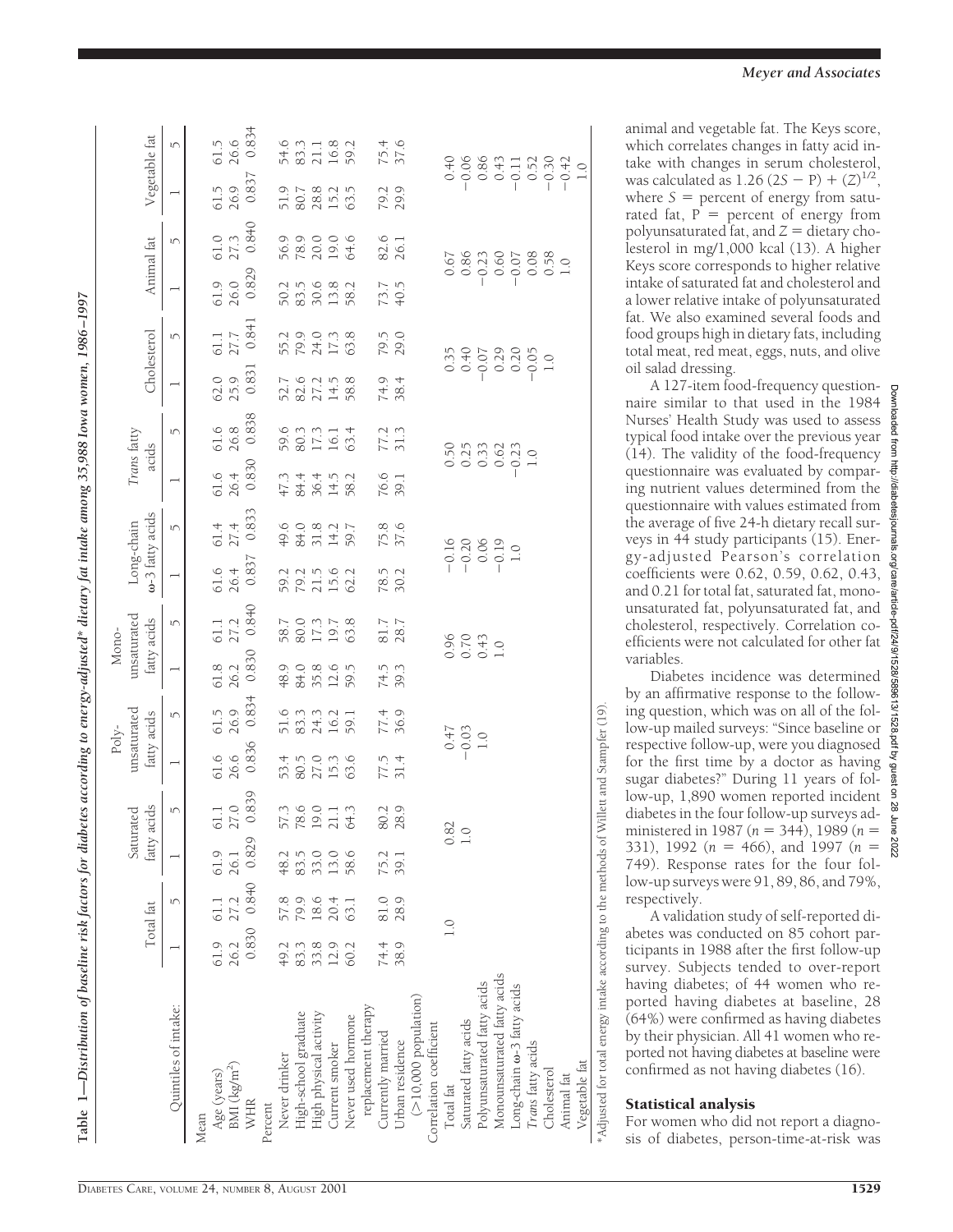calculated from baseline to the date of the last completed follow-up survey. For women who reported a diagnosis of diabetes, person-time was calculated as the sum of the known disease-free period and half of the period during which the diagnosis was made. Mortality status was determined annually through linkage with the State Health Registry of Iowa or, in the case of nonrespondents and emigrants from Iowa, via the National Death Index.

Nutrient intakes were adjusted for total energy through the residual method (17) and divided into quintiles. Trend analyses weighted each category of dietary intake by the median intake for that category. Cox proportional hazards regression models provided estimates of rate ratios (RRs). The SAS package was used (18); all *P* values were two-sided.

To examine the independent effects of specific fat subtypes, we simultaneously adjusted for all fat subtypes. Because we adjusted for dietary protein, the regression coefficients are an estimate of the effect of substituting a specific fat subtype for carbohydrates in the diet. We further examined substituting one fat subtype for another by including total fat and all fat subtypes except the subtype for which we substituted (19).

**RESULTS** — The distributions of several known risk factors for diabetes and correlation coefficients among dietary fat variables are presented in Table 1. Women in the highest category of saturated, monounsaturated, *trans* fatty acids, and animal fat had a higher BMI and WHR, but they consumed less alcohol and engaged in less physical activity. For cholesterol, these relations were similar but not as pronounced. The risk-factor differences among categories of polyunsaturated and  $\omega$ -3 fatty acids and vegetable fat were not extreme. Overall, 99% of the population was non-Hispanic white and 95% were of Protestant or Catholic religious faith; these distributions did not vary according to fat intake. Positive correlations were evident between total and saturated fat, total and monounsaturated fat, animal and saturated fat, and vegetable and polyunsaturated fat.

After adjusting for nondietary factors in a multivariate regression analysis, total dietary fat, saturated fatty acids, and monounsaturated fatty acids were not related to incident diabetes (Table 2). Animal fat, cholesterol, the Keys score, and

 $\omega$ -3 fatty acids were positively correlated to diabetes. Comparing the highest with the lowest levels of intake, animal fat was associated with a 20% increase in incident diabetes (RR 1.19 and 95% CI 1.02– 1.39). Comparing the highest with the lowest quintiles of intake, diabetes incidence increased with dietary cholesterol intake and the Keys score (1.24, 1.07– 1.43) and (1.27, 1.08–1.49), respectively. There were inverse relations with polyunsaturated fatty acids and *trans* fatty acids and vegetable fat. Relative risks among quintiles of intake were 1.0, 0.93, 0.90, 0.84, and 0.87 ( $P = 0.03$ ) and 1.0, 0.88, 0.84, 0.81, and 0.78 ( $P = 0.0007$ ) for polyunsaturated fatty acids and vegetable fat, respectively.

We further adjusted for dietary magnesium and cereal fiber (Table 2), both of which were inversely related to diabetes incidence in this population (20). After this adjustment, animal fat was no longer related to diabetes risk  $(P = 0.24)$ . Also attenuated were relations with dietary cholesterol and the Keys score. Comparing the highest to the lowest category of intake, the RRs for cholesterol and the Keys score were 1.17 (95% CI 1.01–1.37) and 1.17 (0.99–1.38), respectively.

After simultaneous adjustment for other dietary fat subtypes, vegetable fat remained clearly associated with type 2 diabetes (Table 3). Relative risks across quintiles of vegetable fat intake were 1.00, 0.90, 0.87, 0.84, and 0.82 ( $P = 0.02$ ), and they did not change appreciably after further adjustment for vitamin E. When we substituted polyunsaturated fatty acids for saturated fatty acids and vegetable fat for animal fat, we found that they were inversely related to diabetes risk. RRs across polyunsaturated fat intake were 1.0, 0.92, 0.89, 0.83, and 0.84 ( $P =$ 0.02). Comparing the highest to the lowest category of vegetable intake, the RR was 0.78 (95% CI 0.67–0.91).

We analyzed foods and food groups that contribute to fat intake. Total meat intake was positively correlated to diabetes risk. Relative risks across categories of intake were 1.0, 1.04, 1.07, 1.15, and 1.35 ( $P = 0.0004$ ). After adjustment for vegetable fat and dietary cholesterol, magnesium, and cereal fiber, the relative risks across categories of intake were 1.0, 1.01, 1.02, 1.06, and 1.19 ( $P = 0.07$ ). Eggs were also positively correlated to diabetes risk, with RRs across categories of intake of 1.0, 1.01, 1.11, and 1.21 ( $P = 0.02$ ).

This relation was eliminated after the adjustment for dietary cholesterol  $(P =$ 0.99). Foods high in vegetable fat, such as nuts, olive oil dressing, and margarine were not clearly related to diabetes risk.

There was no evidence in these data for modification of the relation between vegetable fat and diabetes by BMI. The relative risks for increasing vegetable fat intake roughly indicated a 20% reduction in diabetes when comparing the highest and lowest tertiles of vegetable fat in both the lowest and highest BMI tertiles. Similarly, we did not find support for effect modification by physical activity, alcohol consumption, or vitamin E intake.

**CONCLUSIONS** — Data from this prospective study of older women indicate that the composition of dietary fat may play a role in the development of type 2 diabetes. After adjusting for potential confounding variables and animal fat, we found an inverse relation between vegetable fat and incident type 2 diabetes. Polyunsaturated fatty acid was inversely related to diabetes risk when substituted for saturated fatty acid, and the Keys dietary score was positively correlated to diabetes.

There was no relation between dietary fat and diabetes in several prospective studies, which was consistent with our findings (5–8). Among 1,462 Swedish women, the mean intake of total dietary fat (based on a diet history) did not differ for women who did and did not go on to develop diabetes (7). The percent of energy derived from fat did not differ among Pima Indian women who developed diabetes compared with those who remained disease free (6).

However, other prospective studies  $\frac{8}{8}$ have shown a positive correlation between diabetes and total dietary fat. Among subjects with impaired glucose tolerance (IGT), total dietary fat (assessed by 24-h recall) predicted conversion to diabetes within 1–3 years (21). In two cohorts of the Seven Countries Study, the percent of energy from fat predicted diabetes and was positively correlated to postload glucose levels after 20 years of follow-up  $(22)$ .

Results from cross-sectional studies have been similarly mixed. A positive correlation between insulin sensitivity, derived from postload insulin and glucose measurements, and total dietary fat, which was reported by Lovejoy and DiGi-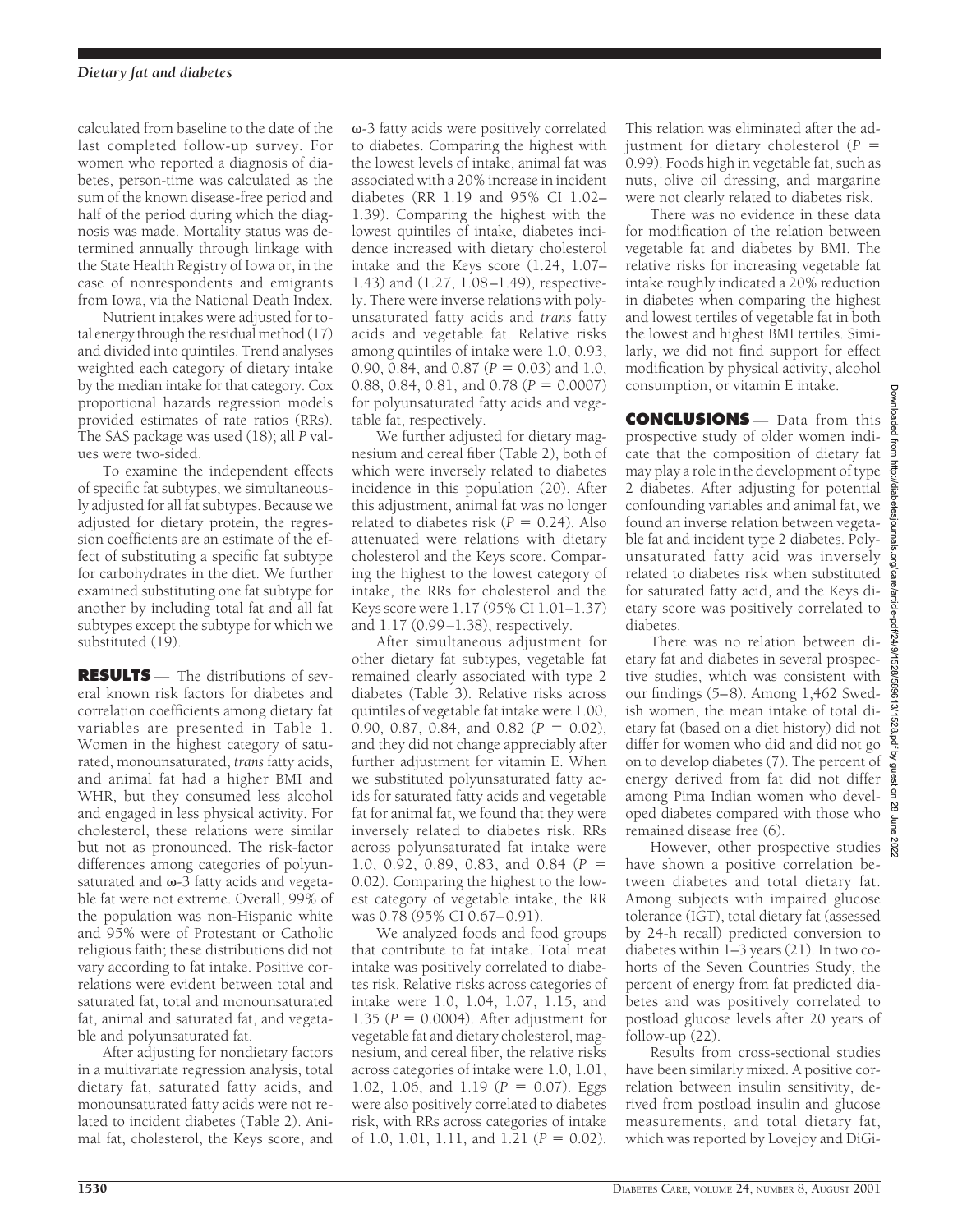|           | Table 2—Multivariate-adjusted relative risks of incident diabetes across quintiles of dietary fat variables among 35,988 Iowa women, |  |  |  |  |  |  |
|-----------|--------------------------------------------------------------------------------------------------------------------------------------|--|--|--|--|--|--|
| 1986-1992 |                                                                                                                                      |  |  |  |  |  |  |

|                                       |      |                     | Quintile of Intake                         |                     |                     | P for                                                                                                      |
|---------------------------------------|------|---------------------|--------------------------------------------|---------------------|---------------------|------------------------------------------------------------------------------------------------------------|
| Variable                              | 1    | $\overline{2}$      | 3                                          | $\overline{4}$      | 5                   | trend                                                                                                      |
| Total dietary fat                     |      |                     |                                            |                     |                     |                                                                                                            |
| Median intake (g/day)                 | 55.7 | 56.1                | 60.1                                       | 66.8                | 86.6                |                                                                                                            |
| Cases                                 | 332  | 351                 | 380                                        | 387                 | 440                 |                                                                                                            |
| Relative risk* (95% CI)               | 1.00 | $1.04(0.88 - 1.21)$ | $1.01(0.86 - 1.18)$                        | $1.02(0.87 - 1.19)$ | $1.04(0.89 - 1.21)$ | 0.69                                                                                                       |
| Relative risk† (95% CI)               | 1.00 | $1.00(0.85 - 1.17)$ | $0.95(0.81 - 1.11)$                        | $0.93(0.79 - 1.10)$ | $0.89(0.75 - 1.05)$ | 0.11                                                                                                       |
| Saturated fatty acids                 |      |                     |                                            |                     |                     |                                                                                                            |
| Median intake (g/day)                 | 19.3 | 19.2                | 20.4                                       | 23.2                | 31.8                |                                                                                                            |
| Cases                                 | 313  | 342                 | 386                                        | 432                 | 417                 |                                                                                                            |
| Relative risk* (95% CI)               | 1.00 | $1.07(0.91 - 1.26)$ | $1.10(0.94 - 1.30)$                        | $1.16(1.00-1.36)$   | $1.11(0.95 - 1.29)$ | 0.14                                                                                                       |
| Relative risk† (95% CI)               | 1.00 | $1.05(0.89 - 1.24)$ | $1.06(0.90 - 1.25)$                        | $1.10(0.94 - 1.29)$ | $1.00(0.85 - 1.18)$ | 0.91                                                                                                       |
| Polyunsaturated fatty acids           |      |                     |                                            |                     |                     |                                                                                                            |
| Median intake (g/day)                 | 8.9  | 9.2                 | 10.4                                       | 12.2                | 16.6                |                                                                                                            |
| Cases                                 | 412  | 372                 | 369                                        | 351                 | 386                 |                                                                                                            |
| Relative risk* (95% CI)               | 1.00 | $0.93(0.80 - 1.08)$ | $0.90(0.78 - 1.05)$                        | $0.84(0.73 - 0.98)$ | $0.87(0.75 - 1.00)$ | 0.03                                                                                                       |
| Relative risk† (95% CI)               | 1.00 | $0.94(0.81 - 1.08)$ | $0.91(0.78 - 1.06)$                        | $0.85(0.73 - 0.99)$ | $0.88(0.76 - 1.02)$ | 0.05                                                                                                       |
| Monounsaturated fatty acids           |      |                     |                                            |                     |                     |                                                                                                            |
| Median intake (g/day)                 | 20.4 | 20.9                | 22.7                                       | 25.7                | 33.8                |                                                                                                            |
| Cases                                 | 336  | 354                 | 378                                        | 368                 | 454                 | Downloaded from http://diabetesjournals.org/care/article-pdf/24/9/1528/589613/1528.pdf by guest on 28 June |
| Relative risk* (95% CI)               | 1.00 | $1.01(0.86 - 1.18)$ | $1.05(0.90 - 1.23)$                        | $0.95(0.81 - 1.11)$ | $1.06(0.91 - 1.23)$ | 0.58                                                                                                       |
| Relative risk† (95% CI)               | 1.00 | $0.99(0.84 - 1.16)$ | $1.01(0.86 - 1.19)$                        | $0.90(0.76 - 1.06)$ | $0.96(0.82 - 1.13)$ | 0.48                                                                                                       |
| Long-chain ω-3 fatty acids            |      |                     |                                            |                     |                     |                                                                                                            |
| Median intake (g/day)                 | 0.03 | 0.09                | 0.13                                       | 0.20                | 0.39                |                                                                                                            |
| Cases                                 | 387  | 360                 | 358                                        | 345                 | 440                 |                                                                                                            |
| Relative risk* (95% CI)               | 1.00 | $0.97(0.83 - 1.12)$ | $0.99(0.85 - 1.16)$                        | $0.97(0.83 - 1.13)$ | $1.15(1.00-1.33)$   | 0.02                                                                                                       |
| Relative risk† (95% CI)               | 1.00 | $0.98(0.84 - 1.14)$ | $1.01(0.87 - 1.18)$                        | $0.99(0.85 - 1.15)$ | $1.20(1.03 - 1.39)$ | 0.006                                                                                                      |
| Trans fatty acids                     |      |                     |                                            |                     |                     |                                                                                                            |
| Median intake                         | 2.2  | 2.4                 | 2.8                                        | 3.5                 | 5.2                 |                                                                                                            |
| Cases                                 | 363  | 388                 | 379                                        | 360                 | 400                 |                                                                                                            |
| Relative risk* (95% CI)               | 1.00 | $1.01(0.87 - 1.18)$ | $0.93(0.80 - 1.09)$                        | $0.86(0.74 - 1.01)$ | $0.88(0.76 - 1.03)$ | 0.03                                                                                                       |
| Relative risk† (95% CI)               | 1.00 | $0.99(0.85 - 1.15)$ | $0.90(0.77 - 1.05)$                        | $0.82(0.70 - 0.97)$ | $0.83(0.70 - 0.97)$ | 0.004                                                                                                      |
| Cholesterol                           |      |                     |                                            |                     |                     |                                                                                                            |
| Median intake (mg/day)                | 185  | 201                 | 237                                        | 281                 | 382                 |                                                                                                            |
| Cases                                 | 325  | 301                 | 368                                        | 402                 | 494                 |                                                                                                            |
| Relative risk* (95% CI)               | 1.00 | $0.87(0.74 - 1.03)$ | $1.07(0.91 - 1.25)$                        | $1.10(0.94 - 1.28)$ | $1.24(1.07-1.43)$   | 0.0001                                                                                                     |
|                                       | 1.00 | $0.86(0.73 - 1.01)$ | $1.04(0.89 - 1.22)$                        | $1.06(0.91 - 1.24)$ |                     | 0.002                                                                                                      |
| Relative risk† (95% CI)<br>Keys score |      |                     |                                            |                     | $1.17(1.01-1.37)$   |                                                                                                            |
| Median                                | 31.4 | 37.4                | 41.6                                       | 46.0                | 53.2                |                                                                                                            |
| Cases                                 | 283  | 346                 | 400                                        | 422                 | 439                 |                                                                                                            |
|                                       |      |                     |                                            |                     |                     | 2022                                                                                                       |
| Relative risk* (95% CI)               | 1.00 | $1.14(0.97 - 1.34)$ | $1.21(1.03 - 1.42)$<br>$1.17(1.00 - 1.37)$ | $1.25(1.07-1.46)$   | $1.27(1.08 - 1.49)$ | 0.002                                                                                                      |
| Relative risk† (95% CI)               | 1.00 | $1.12(0.95 - 1.32)$ |                                            | $1.19(1.01-1.39)$   | $1.17(0.99 - 1.38)$ | 0.06                                                                                                       |
| Animal fat                            |      |                     |                                            |                     |                     |                                                                                                            |
| Median intake (g/day)                 | 29.1 | 29.8                | 33.7                                       | 40.4                | 56.8                |                                                                                                            |
| Cases                                 | 317  | 344                 | 364                                        | 416                 | 449                 |                                                                                                            |
| Relative risk* (95% CI)               | 1.00 | $1.08(0.92 - 1.27)$ | $1.08(0.92 - 1.27)$                        | $1.17(1.01 - 1.37)$ | $1.19(1.02 - 1.39)$ | 0.01                                                                                                       |
| Relative risk† (95% CI)               | 1.00 | $1.06(0.90 - 1.25)$ | $1.04(0.89 - 1.23)$                        | $1.12(0.95 - 1.31)$ | $1.09(0.93 - 1.28)$ | 0.24                                                                                                       |
| Vegetable fat                         |      |                     |                                            |                     |                     |                                                                                                            |
| Median intake (g/day)                 | 18.6 | 20.2                | 23.7                                       | 29.2                | 41.7                |                                                                                                            |
| Cases                                 | 434  | 377                 | 358                                        | 349                 | 372                 |                                                                                                            |
| Relative risk* (95% CI)               | 1.00 | $0.88(0.76 - 1.02)$ | $0.84(0.73 - 0.98)$                        | $0.81(0.69 - 0.94)$ | $0.78(0.68 - 0.91)$ | 0.0007                                                                                                     |
| Relative risk† (95% CI)               | 1.00 | $0.86(0.76 - 1.03)$ | $0.85(0.73 - 0.99)$                        | $0.81(0.70 - 0.95)$ | $0.79(0.68 - 0.92)$ | 0.001                                                                                                      |

\*Proportional hazards regression models were adjusted for age, total energy, WHR (quintiles: ,0.762, 0.763–0.805, 0.806–0.848, 0.849–0.901, .0.901), BMI (quintiles:  $\langle 22.7, 22.7, 22.7, 24.8, 24.9-27.0, 27.1-30.2, \rangle$  physical activity (four levels each for frequency of vigorous and moderate activity: never or rarely, a few times a year, from a few times a month to about once a week, or 2 times a week or more), cigarette smoking (none, 1–19 pack-years, 20–39 pack-years or \$40 pack-years), alcohol consumption (none, <4 g per day, from 4–10 g per day, or  $\geq$ 10 g per day), education (no high school diploma, high school diploma, college or vocational school but no degree, or college degree), marital status (currently married, never married, separated or divorced, or widowed), residential area (farm, rural or small town with population up to 2,499, town of population from 2,500–10,000 or city or town with population >10,000), and hormone replacement therapy (current, former, or never). †Additionally adjusted for energy-adjusted dietary magnesium (quintiles) and cereal fiber (quintiles).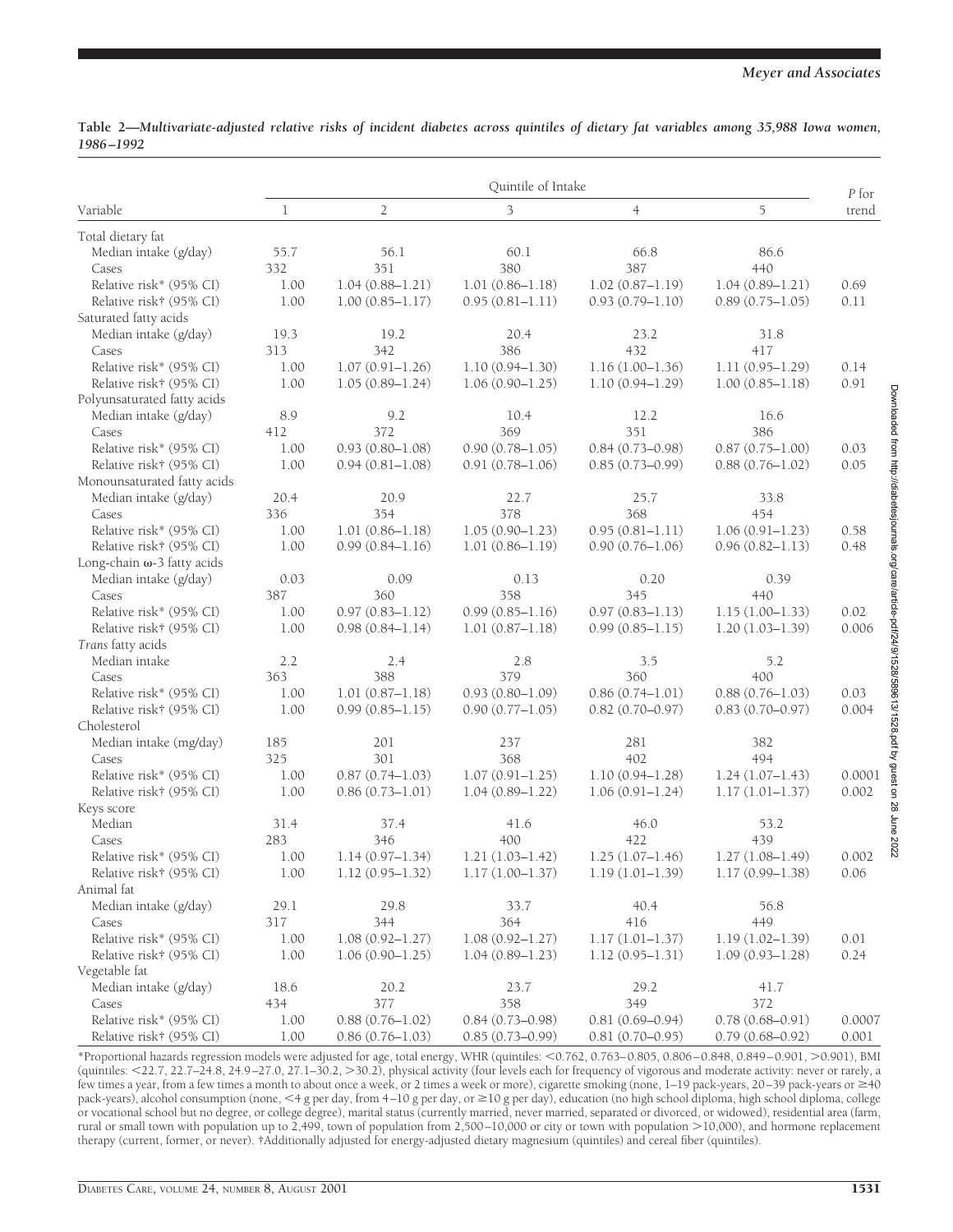## *Dietary fat and diabetes*

|                                    | Quintile of Intake |                     |                     |                     |                     |             |  |  |
|------------------------------------|--------------------|---------------------|---------------------|---------------------|---------------------|-------------|--|--|
| Variable                           |                    | $\overline{2}$      | 3                   | $\overline{4}$      | 5                   | P for trend |  |  |
| Saturated fatty acids              |                    |                     |                     |                     |                     |             |  |  |
| Relative risk† (95% CI)            | 1.00               | $1.06(0.89 - 1.27)$ | $1.07(0.89 - 1.29)$ | $1.11(0.91 - 1.36)$ | $0.95(0.76 - 1.19)$ | 0.71        |  |  |
| Polyunsaturated fatty acids        |                    |                     |                     |                     |                     |             |  |  |
| Relative risk† (95% CI)            | 1.00               | $0.94(0.81-1.09)$   | $0.93(0.79 - 1.08)$ | $0.88(0.74 - 1.03)$ | $0.90(0.75 - 1.07)$ | 0.19        |  |  |
| Relative risk# (95% CI)            | 1.00               | $0.92(0.79 - 1.07)$ | $0.89(0.76 - 1.04)$ | $0.83(0.71 - 0.98)$ | $0.84(0.71 - 0.98)$ | 0.02        |  |  |
| Monounsaturated fatty acids        |                    |                     |                     |                     |                     |             |  |  |
| Relative risk† (95% CI)            | 1.00               | $0.99(0.83 - 1.19)$ | $1.03(0.84 - 1.27)$ | $0.93(0.74 - 1.18)$ | $1.02(0.78 - 1.34)$ | 0.93        |  |  |
| Long-chain $\omega$ -3 fatty acids |                    |                     |                     |                     |                     |             |  |  |
| Relative risk† (95% CI)            | 1.00               | $0.97(0.83 - 1.12)$ | $0.99(0.84 - 1.15)$ | $0.94(0.80 - 1.10)$ | $1.11(0.94 - 1.30)$ | 0.14        |  |  |
| Trans fatty acids                  |                    |                     |                     |                     |                     |             |  |  |
| Relative risk† (95% CI)            | 1.00               | $1.01(0.86 - 1.19)$ | $0.94(0.79 - 1.12)$ | $0.88(0.73 - 1.06)$ | $0.92(0.75 - 1.11)$ | 0.20        |  |  |
| Cholesterol                        |                    |                     |                     |                     |                     |             |  |  |
| Relative risk† (95% CI)            | 1.00               | $0.84(0.71 - 1.00)$ | $1.02(0.86 - 1.22)$ | $1.03(0.87 - 1.23)$ | $1.11(0.92 - 1.33)$ | 0.07        |  |  |
| Animal fat                         |                    |                     |                     |                     |                     |             |  |  |
| Relative risk§ (95% CI)            | 1.00               | $1.04(0.88 - 1.22)$ | $0.97(0.82 - 1.15)$ | $0.99(0.83 - 1.18)$ | $0.89(0.73 - 1.07)$ | 0.18        |  |  |
| Vegetable fat                      |                    |                     |                     |                     |                     |             |  |  |
| Relative risk§ (95% CI)            | 1.00               | $0.90(0.78 - 1.04)$ | $0.87(0.75 - 1.01)$ | $0.84(0.72 - 0.98)$ | $0.82(0.70 - 0.97)$ | 0.02        |  |  |
| Relative risk   (95% CI)           | 1.00               | $0.88(0.76 - 1.02)$ | $0.84(0.72 - 0.97)$ | $0.81(0.6-0.94)$    | $0.78(0.67-0.91)$   | 0.001       |  |  |

**Table 3—***Multivariate-adjusted\* relative risks of incident diabetes across quintiles of dietary fat variables among 35,988 Iowa women, 1986–1992*

\*All models included variables listed in Table 2, reference 2 and dietary protein (quintiles); †model included saturated fatty acids, polyunsaturated fatty acids, monounsaturated fatty acids, *trans* fatty acids,  $\omega$ -3 fatty acids, and cholesterol (quintiles); ‡model included total fat, monounsaturated fatty acids, *trans* fatty acids, and  $\omega$ -3 fatty acids quintiles; §model included vegetable fat and animal fat (quintiles);  $\parallel$ model included total fat (quintiles).

rolamo (23), was apparent only before adjusting for BMI. Two other studies also found no association with fasting insulin after accounting for BMI (24,25), whereas another study (26) found that total fat was unrelated to fasting insulin in univariate and multivariate analyses. In contrast, several studies (27–30) found a positive correlation between total dietary fat and fasting or postprandial insulin (independent of BMI) or a negative correlation with insulin sensitivity (34).

Our findings are consistent with some, but not all, prospective epidemiological studies that have examined subtypes of dietary fatty acids. In one study, vegetable fat and polyunsaturated fatty acids were inversely related to incident type 2 diabetes among lean women but not among obese women (31); saturated fatty acids, monounsaturated fatty acids, and animal fats were not related to diabetes. Although statistically nonsignificant, the RRs (0.85 among women and 0.83 among men comparing the highest with the lowest quintile of vegetable fat consumption) for incident diabetes reported in two studies by Salmeron and colleagues (32,33) were strikingly similar to ours for vegetable fat. Incident diabetes and conversion to diabetes were positively correlated to saturated fat and unrelated to polyunsaturated fat in two other follow-up studies (21,22). These findings are more in line with those from most cross-sectional studies, in which saturated fat was positively correlated to fasting insulin (24,26–29) or area under the insulin curve (34) and inversely related to insulin sensitivity (34). The findings for polyunsaturated fatty acids from these studies were more varied, showing inverse (34), positive (27), and no correlation (25,28,29,34) with insulin concentrations or sensitivity.

The inverse relationship between diabetes and vegetable fat remained after adjustment for other dietary fat, but that for polyunsaturated fatty acids did not. Likewise, Salmeron and colleagues (32,33) reported no association between polyunsaturated fatty acids and diabetes. When the highest to the lowest quintiles of polyunsaturated fatty acid intake were compared, the adjusted relative risks for diabetes were 0.97 in women and 1.01 in men. Vegetable fat includes fats found in nonanimal sources, including fruits and vegetables, grains, nuts, and oils. It is possible that vegetable fat represents the combination of several potentially healthful fat subtypes, including polyunsaturated fatty acids and monounsaturated fatty acids, from vegetable sources. Furthermore, although we considered several dietary factors that have been hypothesized to relate to diabetes risk, such as vitamin E, cereal fiber, and magnesium, vegetable fat will be highly correlated with any number of additional nutrients that we did not include, which may influence diabetes risk.

Although polyunsaturated fatty acids were not related to diabetes after adjusting for all other fatty acids, a true inverse relation is possible. It may be argued that dietary factors are so highly correlated that a high degree of attenuation is inevitable with simultaneous adjustment for dietary factors. When substituted for saturated fatty acids in the diet, polyunsaturated fatty acids were inversely related to diabetes, whereas the Keys score was positively correlated to diabetes. These findings are consistent with data from a 10 year follow-up study of middle-aged men who did and did not develop type 2 diabetes (35). Men who did develop type 2 diabetes had a higher proportion of saturated fatty acids and a lower proportion of linoleic acid in serum cholesterol esters, which in part reflects dietary fatty acid composition, than men who did not de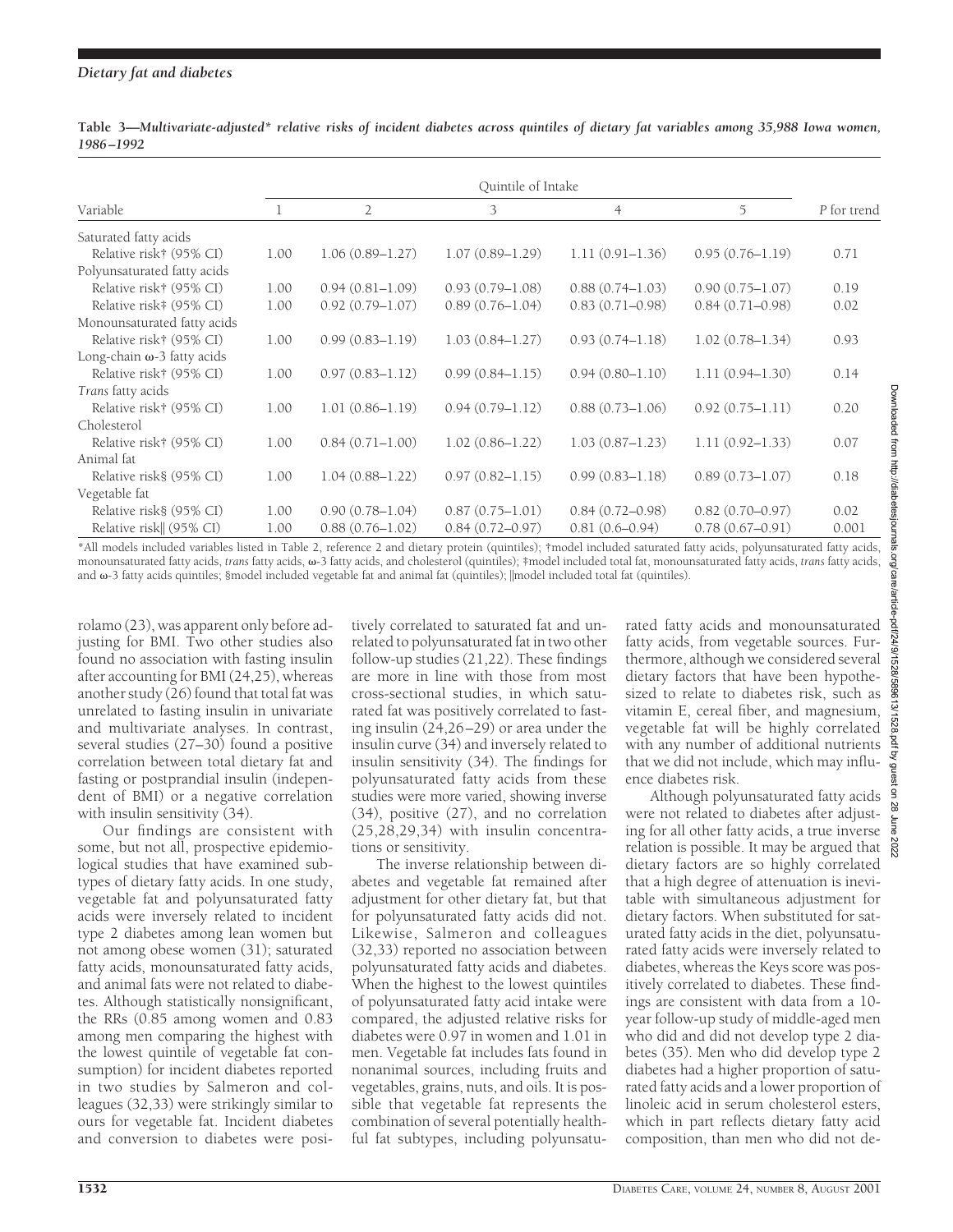velop type 2 diabetes (35). A crosssectional study of 45 subjects found no relationship between insulin sensitivity and the ratio of dietary polyunsaturated fatty acids to saturated fatty acids (23).

Feeding studies support a positive correlation between monounsaturated fatty acid intake and insulin sensitivity (36–39). In our study population, monounsaturated fatty acid consumption was more highly correlated with saturated and animal fat consumption (correlation coefficients 0.70 and 0.62, respectively) than with polyunsaturated and vegetable fat consumption (correlation coefficients 0.43 and 0.29, respectively). This may limit our ability to isolate the effects of individual fats; it underscores the importance of the specific dietary characteristics of studied populations. Such correlations will be somewhat population-specific; they may have contributed to the positive associations between monounsaturated fat and incident diabetes (22), to the progression to diabetes from IGT (21), and to fasting insulin (27,28) in some studies, but the inverse relation with insulin sensitivity (34) appears in other studies.

In our study, diabetes was positively correlated to dietary cholesterol and the Keys score. Similarly, Feskens et al. (22) found a positive correlation between dietary cholesterol and 20-year diabetes incidence in two Seven Countries Study cohorts. Conversely, two cross-sectional studies found no association between dietary cholesterol and fasting or postprandial insulin (26,34). It is unclear how dietary cholesterol may affect diabetes incidence, and our findings should be interpreted with caution, particularly because the association was attenuated after adjustment for other dietary fat variables.

Dietary cholesterol is related to serum cholesterol levels to some extent (40), and it is possible that changes in serum cholesterol explain the association between dietary cholesterol and diabetes risk (40). Our findings for the Keys score are consistent with the finding that the Keys dietary score indicates positive changes in serum cholesterol predicted by positive changes in dietary cholesterol and saturated fatty acids and negative changes in polyunsaturated fatty acids (13). In two other studies, the univariate or ageadjusted rate of incident diabetes was 50% greater in the highest than in the lowest category of serum cholesterol, although the estimate from only one study was statistically significant (5,8). However, it is difficult to distinguish the relations between the Keys score and serum cholesterol from the relation between the Keys score and saturated and polyunsaturated fatty acid intake, for which the evidence of an association with diabetes is far more compelling.

Differential intakes of dietary fat subtypes may affect diabetes risk by modifying the fatty acid composition of the phospholipid membrane, which may play a role in blood glucose regulation through effects on insulin secretion, insulin receptor properties, and glucose transport. Borkman et al. (41) reported significant inverse relations between fasting serum insulin and the content of  $\omega$ -3 and  $\omega$ -6 fatty acids within skeletal-muscle phospholipids. Compared with saturated fatty acids, polyunsaturated fatty acids appear to enhance insulin secretion (42), and saturated fatty acids have been shown to decrease insulin binding to receptors and to impair glucose transport (9).

Error in the measurement of diet, diabetes, and covariates in this study may have limited our ability to obtain accurate relative-risk estimates. Random measurement error in dietary exposures most frequently attenuates risk estimates (43). Of particular interest is the potential for misclassification of *trans* fatty acid intake that resulted from temporal changes in the consumption and manufacturing patterns of *trans* fatty acids in the U.S. during the 1980s, when many consumers switched to soft, reduced *trans* fat margarine and industry ceased the partial hydrogenation of household salad and cooking oils (44). These changes could have resulted in a large misclassification of *trans* fatty acid intake in our population.

The validation study correlation coefficient for cholesterol was quite low (0.21). This did not prevent us from detecting an association between cholesterol and diabetes, but it may reflect a degree of random error in this variable that prevented us from detecting a truly larger magnitude of association. Our validation sample was quite small  $(n = 44)$ , and it is possible that our sample was aberrant; correlations for other fat variables were similar to those obtained in another large study of women, in which the correlation coefficient for cholesterol was 0.61 (14).

Incident cases of diabetes were ascertained by self-report. Our validation study (see above) suggested that participants over-reported diabetes compared with physician diagnoses (16). This is consistent with findings from one study (45) in which 29 of 44 (66%) positive reports of diabetes were validated with medical records. Nonvalidated positive reports may nonetheless reflect some level of diabetes. One study found that several persons with nonvalidated positive reports of diabetes had some history of glycosuria (46). Thus, nondiabetic concentrations of blood glucose may not be entirely benign, and women who falsely reported a diagnosis of diabetes may still have some level of underlying disease, such as IGT. This possibility is supported by the change in the diagnostic criteria for diabetes to lower levels of fasting glucose (47). The ascertainment of diabetes in the present study was sensitive enough to confirm associations with other risk factors for diabetes (i.e., weight [16], physical activity [48], and dietary fiber [20]) obtained from studies with validated diabetes. Assuming that the error in diabetes ascertainment was independent and nondifferential, present findings would only be strengthened by more accurate ascertainment of disease.

Dietary fat may contribute to the etiology of type 2 diabetes. After adjusting for nondietary and dietary covariates, we found that vegetable fat was inversely related to incident diabetes in this population of older Iowa women. In addition, substituting polyunsaturated fatty acids for saturated fatty acids appeared to reduce the rate of diabetes.

**Acknowledgments**— The Iowa Women's Health Study was funded by a grant (RO1 CA39742) from the National Cancer Institute.

#### **References**

- 1. The American Diabetes Association: Nutrition recommendations and principles for people with diabetes mellitus (Position Statement). *Diabetes Care* 17:519– 522, 1994
- 2. Kawate R, Yamakido M, Nishimoto Y, Bennett PH, Hamman RF, Knowler WC: Diabetes mellitus and its vascular complications in Japanese migrants on the island of Hawaii.*Diabetes Care* 2:161–170, 1979
- 3. Tsunehara CH, Leonetti DL, Fujimoto WY: Diet of second-generation Japanese-American men with and without non-insulin-dependent diabetes. *Am J Clin Nutr* 52:731–738, 1990
- 4. Marshall JA, Hamman RF, Baxter J: High-

Downloaded from http://diabetesjournals.org/care/article-pdf/24/9/1528/589613/1528.pdf by guest on 28 June 2022

pdf/24/9/1528/589613/1528.pdf by guest on 28 June

202

org/care/ar

paded from

//diabetespournals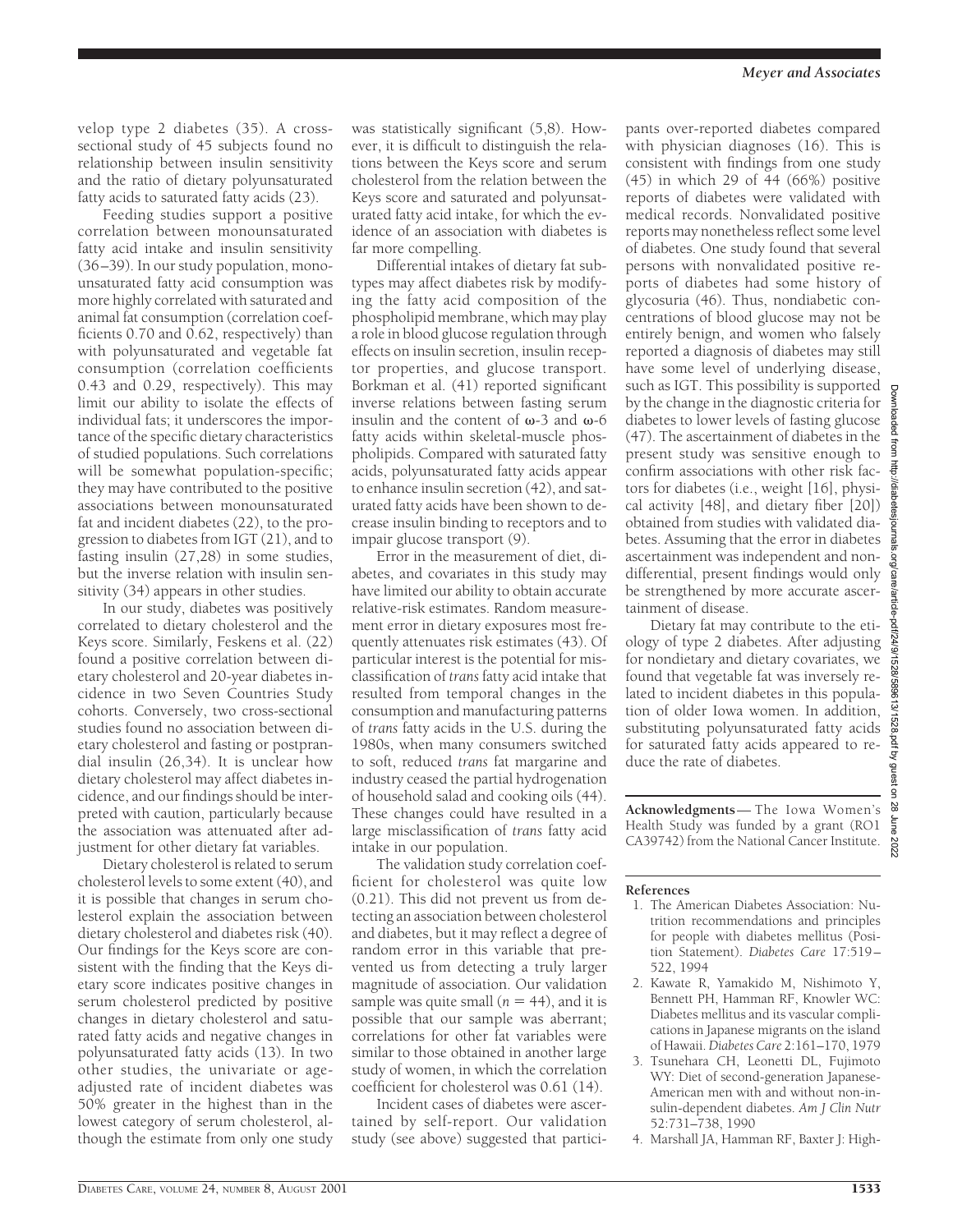fat, low-carbohydrate diet and the etiology of non-insulin-dependent diabetes mellitus: the San Luis Valley Diabetes Study. *Am J Epidemiol* 134:590–603, 1991

- 5. Medalie JH, Papier C, Herman JB, Goldbourt U, Tamir S, Neufeld HN, Riss E: Diabetes mellitus among 10,000 adult men. I. Five-year incidence and associated variables. *Isr J Med Sci* 10:681–697, 1974
- 6. Bennett PH, Knowler WC, Baird HR, Butler WJ, Pettitt DJ, Reid JM: Diet and development of noninsulin-dependent diabetes mellitus: an epidemiological perspective. In *Diet, Diabetes, and Atherosclerosis*. Pozza G, Micossi P, Catapano AL, Paoletti R, Eds. New York, Raven Press 1984, p. 109–119
- 7. Lundgren H, Bengtsson C, Blohme G, Isaksson B, Lapidus L, Lenner RA, Saaek A, Winther E: Dietary habits and incidence of noninsulin-dependent diabetes mellitus in a population study of women in Gothenburg Sweden. *Am J Clin Nutr* 49:708–712, 1989
- 8. Feskens EJ, Kromhout D: Cardiovascular risk factors and the 25-year incidence of diabetes mellitus in middle-aged men: the Zutphen Study. *Am J Epidemiol* 130: 1101–1108, 1989
- 9. Pelikanova T, Kohout M, Valek J, Base J, Kazdova L: Insulin secretion and insulin action related to the serum phospholipid fatty acid pattern in healthy men. *Metabolism* 38:188–192, 1989
- 10. Boden G: Fatty acids and insulin resistance. *Diabetes Care* 19:394–395, 1996
- 11. Folsom AR, Prineas RJ, Kaye SA, Soler JT: Body fat distribution and self-reported prevalence of hypertension, heart attack, and other heart disease in older women. *Int J Epidemiol* 18:361–367, 1989
- 12. Kushi LH, Kaye SA, Folsom AR, Soler JT, Prineas RJ: Accuracy and reliability of selfmeasurement of body girths. *Am J Epidemiol* 128:740–748, 1988
- 13. Keys A, Anderson JT, Grande F: Serum cholesterol response to changes in the diet. IV. Particular saturated fatty acids in the diet. *Metabolism* 14:776–786, 1965
- 14. Willett WC, Sampson L, Stampfer MJ, Rosner B, Bain C, Witschi J, Hennekens CH, Speizer FE: Reproducibility and validity of a semiquantitative food frequency questionnaire. *Am J Epidemiol* 122: 51–65, 1985
- 15. Munger RG, Folsom AR, Kushi LH, Kaye SA, Sellers TA: Dietary assessment of older Iowa women with a food frequency questionnaire: nutrient intake, reproducibility, and comparison with 24-hour dietary recall interviews. *Am J Epidemiol* 136:192–200, 1992
- 16. Kaye SA, Folsom AR, Sprafka JM, Prineas RJ, Wallace RB: Increased incidence of diabetes mellitus in relation to abdominal adiposity in older women. *J Clin Epidemiol*

44:329–334, 1991

- 17. Willett WC, Stampfer MJ: Total energy intake: implications for epidemiologic analysis. *Am J Epidemiol* 124:17–27, 1986
- 18. SAS Institute: *SAS Release 6.9*. Cary, NC, SAS Inst., 1997
- 19. Willett WC. *Nutritional Epidemiology*. 2nd ed. New York, Oxford University Press, 1998
- 20. Meyer K, Kushi L, Jacobs D, Slavin J, Sellers T, Folsom A: Carbohydrates, dietary fiber, and incident type 2 diabetes in older women. *Am J Clin Nutr* 71:921–930, 2000
- 21. Marshall JA, Hoag S, Shetterly S, Hamman RF: Dietary fat predicts conversion from impaired glucose tolerance to NIDDM: the San Luis Valley Diabetes Study. *Diabetes Care* 17:50–56, 1994
- 22. Feskens EJ, Virtanen SM, Rasanen L, Tuomilehto J, Stengard J, Pekkanen J, Nissinen A, Kromhout D: Dietary factors determining diabetes and impaired glucose tolerance: a 20-year follow-up of the Finnish and Dutch cohorts of the Seven Countries Study. *Diabetes Care* 18:1104– 1112, 1995
- 23. Lovejoy J, DiGirolamo M: Habitual dietary intake and insulin sensitivity in lean and obese adults. *Am J Clin Nutr* 55: 1174–1179, 1992
- 24. Parker DR, Weiss ST, Troisi R, Cassano PA, Vokonas PS, Landsberg L: Relationship of dietary saturated fatty acids and body habitus to serum insulin concentrations: the Normative Aging Study. *Am J Clin Nutr* 58:129–136, 1993
- 25. Mayer-Davis EJ, Monaco JH, Hoen HM, Carmichael S, Vitolins MZ, Rewers MJ, Haffner SM, Ayad MF, Bergman RN, Karter AJ: Dietary fat and insulin sensitivity in a triethnic population: the role of obesity: the Insulin Resistance Atherosclerosis Study (IRAS). *Am J Clin Nutr* 65: 79–87, 1997
- 26. Manolio TA, Savage PJ, Burke GL, Hilner JE, Liu K, Orchard TJ, Sidney S, Oberman A: Correlates of fasting insulin levels in young adults: the CARDIA study. *J Clin Epidemiol* 44:571–578, 1991
- 27. Mayer EJ, Newman B, Quesenberry CP Jr., Selby JV: Usual dietary fat intake and insulin concentrations in healthy women twins. *Diabetes Care* 16:1459–1469, 1993
- 28. Vitelli LL, Folsom AR, Shahar E: Association of dietary composition with fasting serum insulin level: the ARIC Study. *Nutr Metab Cardiovasc Dis* 6:194–202, 1996
- 29. Marshall JA, Bessesen DH, Hamman RF: High saturated fat and low starch and fibre are associated with hyperinsulinaemia in a non-diabetic population: the San Luis Valley Diabetes Study. *Diabetologia* 40: 430–438, 1997
- 30. Mooy JM, Grootenhuis PA, de Vries H, Bouter LM, Kostense PJ, Heine RJ: Determinants of specific serum insulin concen-

trations in a general Caucasian population aged 50 to 74 years (the Hoorn Study). *Diabet Med* 15:45–52, 1998

- 31. Colditz GA, Manson JE, Stampfer MJ, Rosner B, Willett WC, Speizer FE: Diet and risk of clinical diabetes in women. *Am J Clin Nutr* 55:1018–1023, 1992
- 32. Salmeron J, Ascherio A, Rimm EB, Colditz GA, Spiegelman D, Jenkins DJ, Stampfer MJ, Wing AL, Willett WC: Dietary fiber, glycemic load, and risk of NIDDM in men. *Diabetes Care* 20:545–550, 1997
- 33. Salmeron J, Manson JE, Stampfer MJ, Colditz GA, Wing AL, Willett WC: Dietary fiber, glycemic load, and risk of noninsulin-dependent diabetes mellitus in women. *JAMA* 277:472–477, 1997
- 34. Feskens EJ, Loeber JG, Kromhout D: Diet and physical activity as determinants of hyperinsulinemia: the Zutphen Elderly Study. *Am J Epidemiol* 140:350–360, 1994
- 35. Vessby B, Aro A, Skarfors E, Berglund L, Salminen I, Lithell H: The risk to develop NIDDM is related to the fatty acid composition of the serum cholesterol esters. *Diabetes* 43:1353–1357, 1994
- 36. Uusitupa M, Schwab U, Makimattila S, Karhapaa P, Sarkkinen E, Maliranta H, Agren J, Penttila I: Effects of two high-fat diets with different fatty acid compositions on glucose and lipid metabolism in healthy young women. *Am J Clin Nutr* 59: 1310–1316, 1994
- 37. Garg A, Bantle JP, Henry RR, Coulston AM, Griver KA, Raatz SK, Brinkley L, Chen YD, Grundy SM, Huet BA: Effects of varying carbohydrate content of diet in patients with non-insulin-dependent diabetes mellitus. *JAMA* 271:1421–1428, 1994
- 38. Parillo M, Rivellese AA, Ciardullo AV, Capaldo B, Giacco A, Genovese S, Riccardi G: A high-monounsaturated-fat/low-carbohydrate diet improves peripheral insulin sensitivity in non-insulin-dependent diabetic patients. *Metabolism* 41:1373– 202 1378, 1992
- 39. Christiansen E, Schnider S, Palmvig B, Tauber-Lassen E, Pedersen O: Intake of a diet high in *trans* monounsaturated fatty acids or saturated fatty acids: effects on postprandial insulinemia and glycemia in obese patients with NIDDM. *Diabetes Care* 20:881–887, 1997
- 40. Clarke R, Frost C, Collins R, Appleby P, Peto R: Dietary lipids and blood cholesterol: quantitative meta-analysis of metabolic ward studies. *BMJ* 314:112–117, 1997
- 41. Borkman M, Storlien LH, Pan DA, Jenkins AB, Chisholm DJ, Campbell LV: The relation between insulin sensitivity and the fatty-acid composition of skeletal-muscle phospholipids. *N Engl J Med* 328:238– 244, 1993